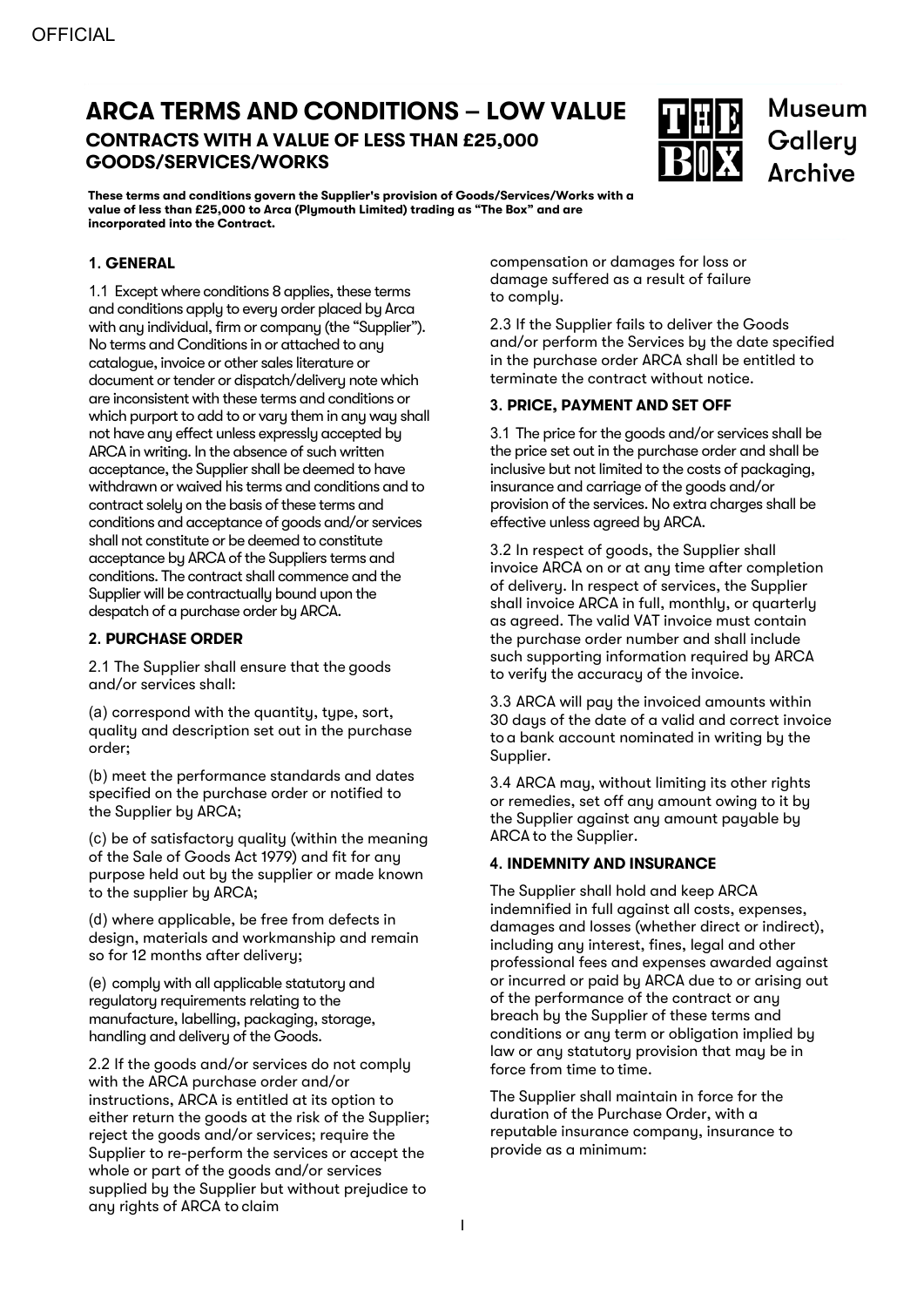*i) Public liability insurance with a limit of indemnity of not less than five million pounds (£5,000,000) per claim and unlimited in the aggregate in any one period of insurance;*

*ii) Employer's liability insurance with a limit of indemnity of not less than five million pounds (£5,000,000) per claim and unlimited in the aggregate in any one period of insurance;*

*iii) Where relevant \*professional indemnity insurance with a limit of not less than two million pounds (£2,000,000) per claim; and*

*iv) Where relevant, product liability insurance with a limit of not less than two million pounds (£2,000,000) per claim.*

*\*Professional indemnity insurance shall be maintained for a period of 6 years following the end of the contract or service delivery thereafter.*

# **5. CONFIDENTIALITY**

The Supplier shall treat all confidential information belonging to ARCA as confidential and safeguard it accordingly, and shall not disclose any confidential information without the prior written consent of ARCA.

#### **6. TERMINATION**

In addition to clause 2.3 and 7.1, if at any time after the commencement of the contract the Supplier commits: a material or persistent breach of the Contract and (if such a breach is remediable) fails to remedy that breach within 7 days after receiving notice of the breach; commits a material breach which cannot be rectified, then ARCA may terminate the contract with immediate effect.

# **7. GENERAL**

7.1 Force majeure: Neither party shall be liable to the other as a result of any delay or failure to perform its obligations under the Contract if and to the extent such delay or failure is caused by an event or circumstance which is beyond the reasonable control of that party which by its nature could not have been foreseen by such a party or if it could have been foreseen was unavoidable. If such event or circumstances prevent the Supplier from supplying the Goods and/or Services for more than 4 weeks, ARCA shall have the right, without limiting its other rights or remedies, to terminate this Contract with immediate effect by giving written notice to the Supplier.

7.2 Assignment and subcontracting: The Supplier shall not assign, transfer, charge, subcontract or deal in any other manner with all or any of its

rights or obligations under the Contract without the prior written consent of ARCA.

7.3 Notices: Any notice or other communication required to be given under or in connection with this Contract shall be in writing and shall be delivered to the other party by prepaid firstclass post.

7.4 Waiver No delay, neglect or forbearance on the part of either party in enforcing against the other party any term or condition of the contract shall either be or be deemed to be a waiver or in any way prejudice any right of that party under this contract.

7.5 No partnership: Nothing in the Contract is intended to, or shall be deemed to, constitute a partnership of any kind between any of the parties.

7.6 Contracts (Rights of Third Parties) Act 1999: A person who is not a party to the Contract shall not have any rights under or in connection with it.

7.7 Variation: Any variation, including any additional terms and conditions, to the Contract shall only be binding when agreed in writing and signed by ARCA.

7.8 Severance: if any provision in this contract shall in whole or in part be held to any extent to be unlawful or unenforceable under any enactment or rule of law, the remainder of the provisions shall stand in full force and effect.

7.9 Statutory Requirements: the Supplier shall comply with all statutes, orders, regulations or bye laws applicable to the performance of this contract and shall not do anything or perform its obligations under or in connection with the Contract in such a way as to cause ARCA to breach any of its legal obligations including those under data protection law and shall indemnify ARCA against all losses, claims or liabilities, expenses, proceedings or otherwise as a result of the Suppliers noncompliance with the same.

7.10 Governing law and jurisdiction: The Contract shall be governed by, and construed in accordance with, English law, and the parties irrevocably submit to the exclusive jurisdiction of the courts of England and Wales.

# **8. INTELLECTUAL PROPERTY**

In this clause "Intellectual Property Rights" means all intellectual property rights, whether registered or unregistered and including all applications for and renewals or extensions of such rights, and all similar or equivalent rights or forms of protection in any part of the world including all patents, rights to inventions, utility models, copyright and related rights, trademarks, service marks, trade, business and domain names, rights in trade dress or get- up, rights in goodwill or to sue for passing off, unfair competition rights, rights in designs, rights